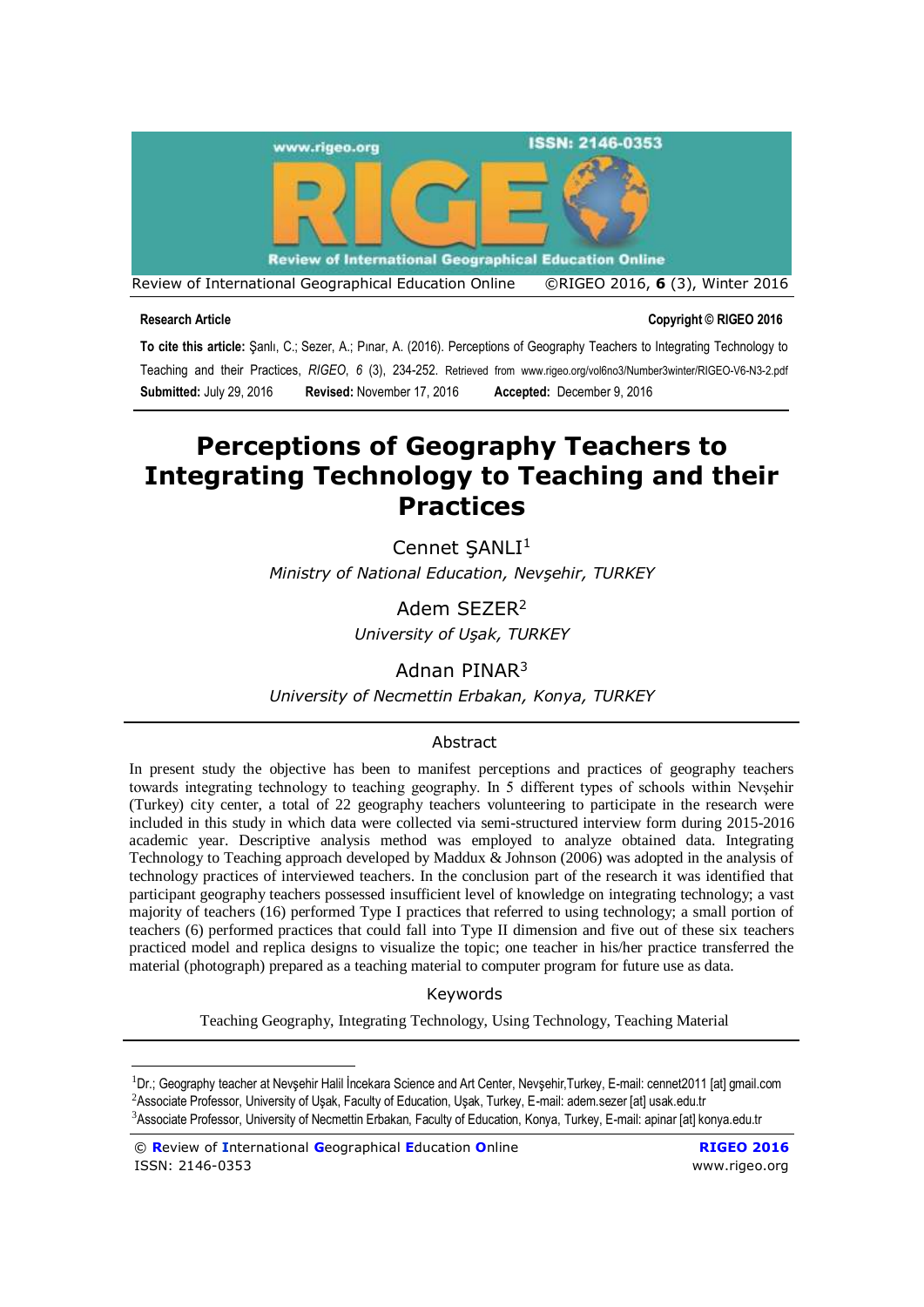Etymologically connected to the Indo-European language family the term technology has originally started to be used in the 19th century. Since that age scientific and technological products have gained prominence in daily life which became relatively easier, particulary in countries that experienced the Industrial Revolution. Access to technology in education institutions has been a substantial factor to enrich and change the teaching process (Coklar, Kilicer & Odabasi, 2007). Arguing that education technology dates back to the time when the first human being asked him/herself the question "How can I teach this?" Çilenti (1995) draws a link between technology and "implementation of education" that relates to the second step of program development process in which individuals are provided with the means to reach special purposes. From this point of view, Çilenti defines education technology as a discipline probing into the process that allows the students to reach the goals defined in the education programs (Seferoğlu, 2014:3). Education technology can be defined as the use of technology in order to reach the defined goals and create healthy learning environments through education and benefit from technology to solve the problems in teaching (Demircioğlu, 2014:9). The relationship between teaching and technology has strengthened when the necessity of learning by doing and experience perception has developed on the basis of an effective learning environment that would address to different human senses. Hence in parallel with the higher number of senses are addressed through teaching, education becomes further effective and the learning process can take place in a quick and permanent manner (Çelik, 2007: 29).

In addition, technology in teaching process renders a remarkable contribution to create healthy learning environments. According to Alkan (1997) the contributions can be listed as:

- Liberty
- Reaching the information and recourses at first hand
- Provision of equality of opportunity
- Increasing the variety and quality
- Developing creativity
- Triggering autonomous learning
- Reproduction of the teaching processes in order to be used in different times and places
- Productive and fast teaching

"Using" and "integrating" technology is different from one another. The use of technology in classes does not necessarily mean being integrated (Koehler & Mishra, 2005). Using technology refers to the activities that can impart information to students. These technologies consist of activities such as informative web sites, PowerPoint presentations, slide shows. In such uses, student interaction is none or negligible. On the other hand technology integration requires students' active participation. Interactive software and web sites are rich in terms of user/students interaction and they allow the learner to understand the subject better (Matheison, 2011).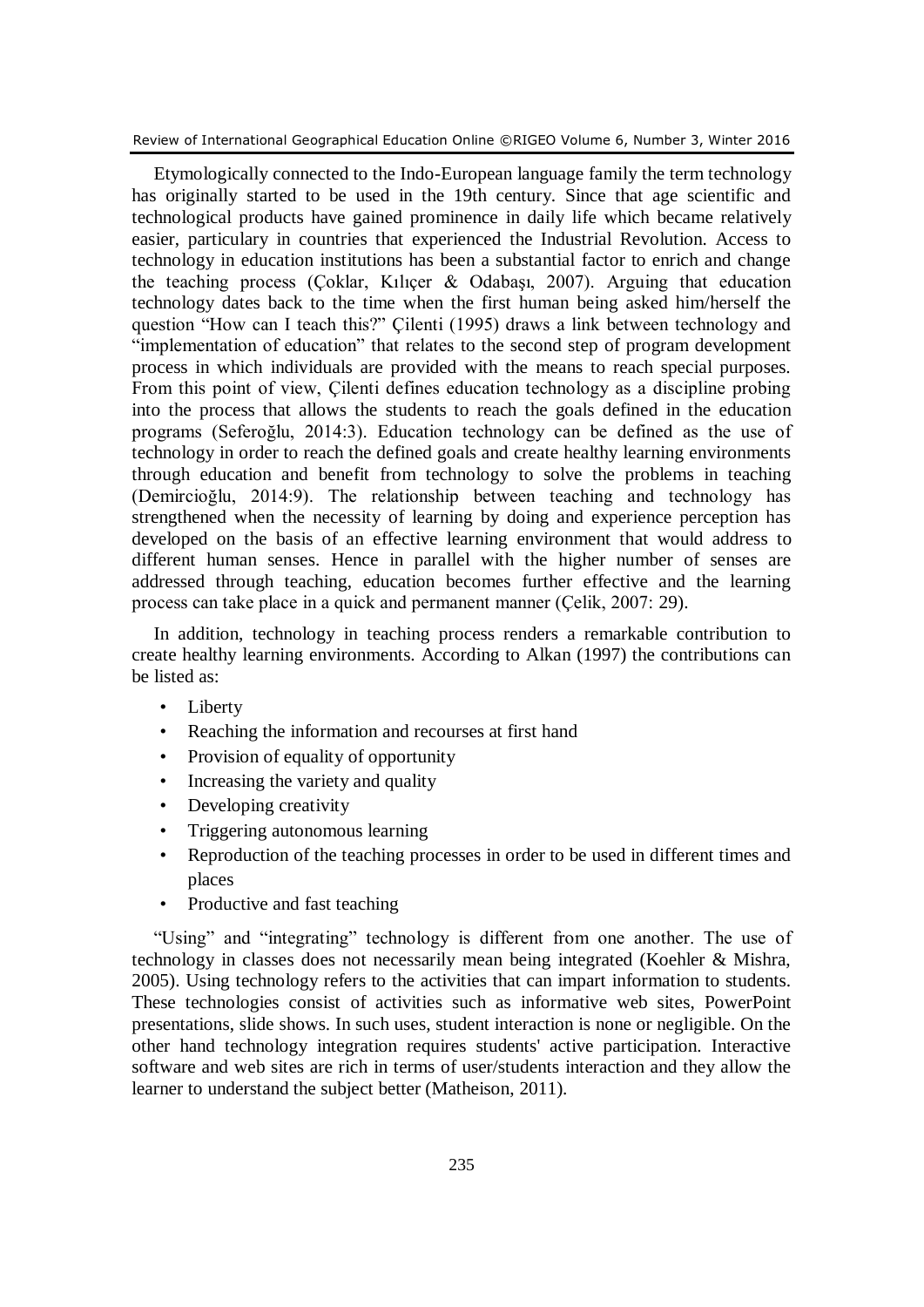International Society for Technology in Education (ISTE) has defined technological integration as "the inclusion of technology to the process as reachable as other educational tools by making technology a part of educational functions to increase learning in a significant content or in an interdisciplinary context". In this definition not only the increase in students' learning but the significiance of making technology a part of the whole process have also been emphasized. Technology integration is not solely concerned about using technology; it is rather a term connected with the content and effective teaching practices (Tondeur, Kershaw, Vanderlinde & Braak, 2013).

In their perceptive control theory Zhao  $& Cziko (2001)$  have defined the mandated preconditions for technology integration. Although these preconditions have been accepted as instructions, they still fail to accurately inform the practitioners on the ways how the necessary information and skills would be executed in integrating technology. Similarly, Technology Integration Planning Model developed by Roblyer (2006) has defined the planning stages of integration process and has generally presented for the use of teachers the main conditions for integrating technology to teaching. Adaptation and integration approaches, resistance shown towards technology, budget inadequacy, institutional priorities, demography of the students, institutional culture, leadership issue, the process variability followed through adaptation process are viewed as the definers of the process of technology-integrated teaching (Nworie, 2011).

Maddux & Johnson (2006) analyzed integrating technology to teaching with respect to two different approaches a.k.a as Type I and Type II. Type I practices are acknowledged as Using Technology in Teaching Process and Type II practices fall into Integrating Technology to Teaching process. To illustrate, if in climate topic a geography teacher demonstrates via a presentation program the graphics that view annual distribution of precipitation and temperature while teaching climate types, this practice falls into Type I dimension. During this process the teacher is actively engaged whereas students remain as passive listeners. In Type II practices it is attested that teaching process can still take place even in the absence of technology (Maddux & Johnson, 2006). This statement however does not translate to avoiding technology use in teaching environment; quite the contrary this claim equates to the smooth, uninterrupted and routine use of technology in teaching environment thereby leading to being an almost-invisible and natural component of teaching process (EDUTOPIA, 2011). In Type II practices students are equally active as the teacher. In this process students can at times get engaged in solo or cooperative or collaborate with their peers to design and develop authentic course materials. For instance, in a lesson that is on climate topic again, the teacher presents to his/her students climate type graphics by using any given presentation program. Next, the teacher refers his/her students to a website bearing data on temperature and precipitation data of climate types and asks them to retrieve data on the relevant page and tabulate the data on Excel program before plotting the data on a table and asks students to identify to which climate type these graphics pertain to. The practice explained here falls into Type II dimension. Since students are active participants of the teaching process, learning is much more fun and permanent in Type II practices (Perkmen & Tezci, 2011: 4).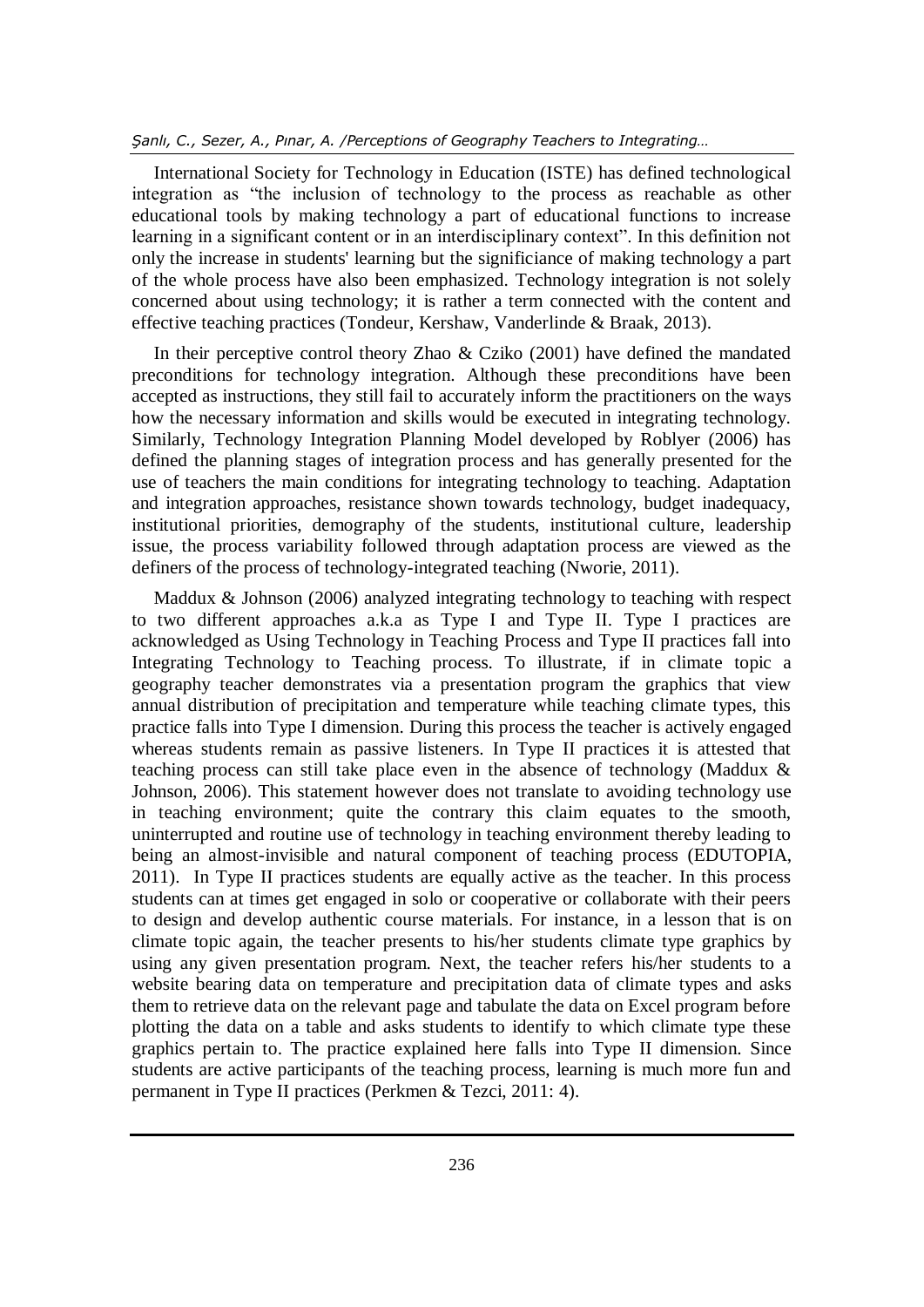A major part of technology integration indicators get to the surface during teaching process. In that sense what bears highest value is not the intensity of teachers' technology use during teaching process but integrating technology to the topic via an applicable pedagogical approach (Mumcu, Haşlaman, Usluel, 2008). Indeed Brush & Saye (2009); Kramarski & Michalsky (2010) in their analyses put forth that teachers considered themselves incompetent in developing a topic-oriented technological content. As argued by Çağıltay et al. (2001) factors affecting teachers' technology integration can be grouped under two titles. These are intrinsic factors that refer to teachers' perceptions, attitudes and conceptions and extrinsic factors that entail their training on technology and existing gaps in knowledge level. It was nevertheless posited in certain studies that (Bulut & Koçoğlu, 2012; Gao, Wong, Choy &Wu, 2010; Harris, Mishra & Koehler, 2009; Tsai & Chai, 2012; Türel & Johnson, 2012) even if teachers were trained on technology integration issue, they were still hesitant to use technology in their teaching processes.

Perception relates to the process of making sense of the surrounding objects and events upon organizing and interpreting available sensory data. Two types of perception can be noted in the genetic process of human beings; objective perception and expression perception (Hoşgör, 2016). In this study, differing from earlier studies in literature, technological components in geography teaching were examined in a holistic perspective and both objective perception and expression perception of geography teachers were explored. Within the scope of executed study researchers recognized all the materials and tools, be it the simplest material (chalk) or the most sophisticated ones (hardware and software tools), as a technological tool in the process of teaching geography. Within this context it was also aimed to manifest the way geography teachers in their teaching processes perceived these technological objects and included relevant objects to their teaching practices in classroom environment.

As is the case in several other studies in relevant literature, using technological objects in the teaching process of geography lesson would indisputably enable a multiple-learning environment; assist to the varied learning methods and learning needs of students (Yeşiltaş, 2009); facilitate recalling process; concretize abstract objects (Yaşar & Gültekin, 2009: 313); save the time spent; allow to observe the objects infeasible to bring to classroom in a safe manner and facilitate comprehension process upon simplifying the context (İşman, 2008). In addition to all the benefits listed respectively it is also agreed that there is a rising demand in relevant literature for analyzing technology integration through a holistic perspective. So much so that in parallel with the increasing number of geography teaching studies into which lately popularized teaching materials or equipment is introduced on a daily basis or in which effects of different variables in teacher and student research groups (Internet usage, Suı & Bednarz 1999; computer usage; Çelik, 2007; Saba, 2009; Şeyihoğlu & Geçit, 2011; GIS usage, Kerski, 2003; Çelik, 2007; Koutsopoulos, 2008; Bednarz &Schee, 2006, Özgen & Çakıcıoğlu, 2009; smart board usage, Ateş, 2010; web usage, Frazıer & Boehm, 2012; digital geography teaching, Scheeet al.; digital maps, Donert, 2015) one of the most critical problems encountered is that using technology and integrating technology are the concepts that have been at times interchangeably or synonymously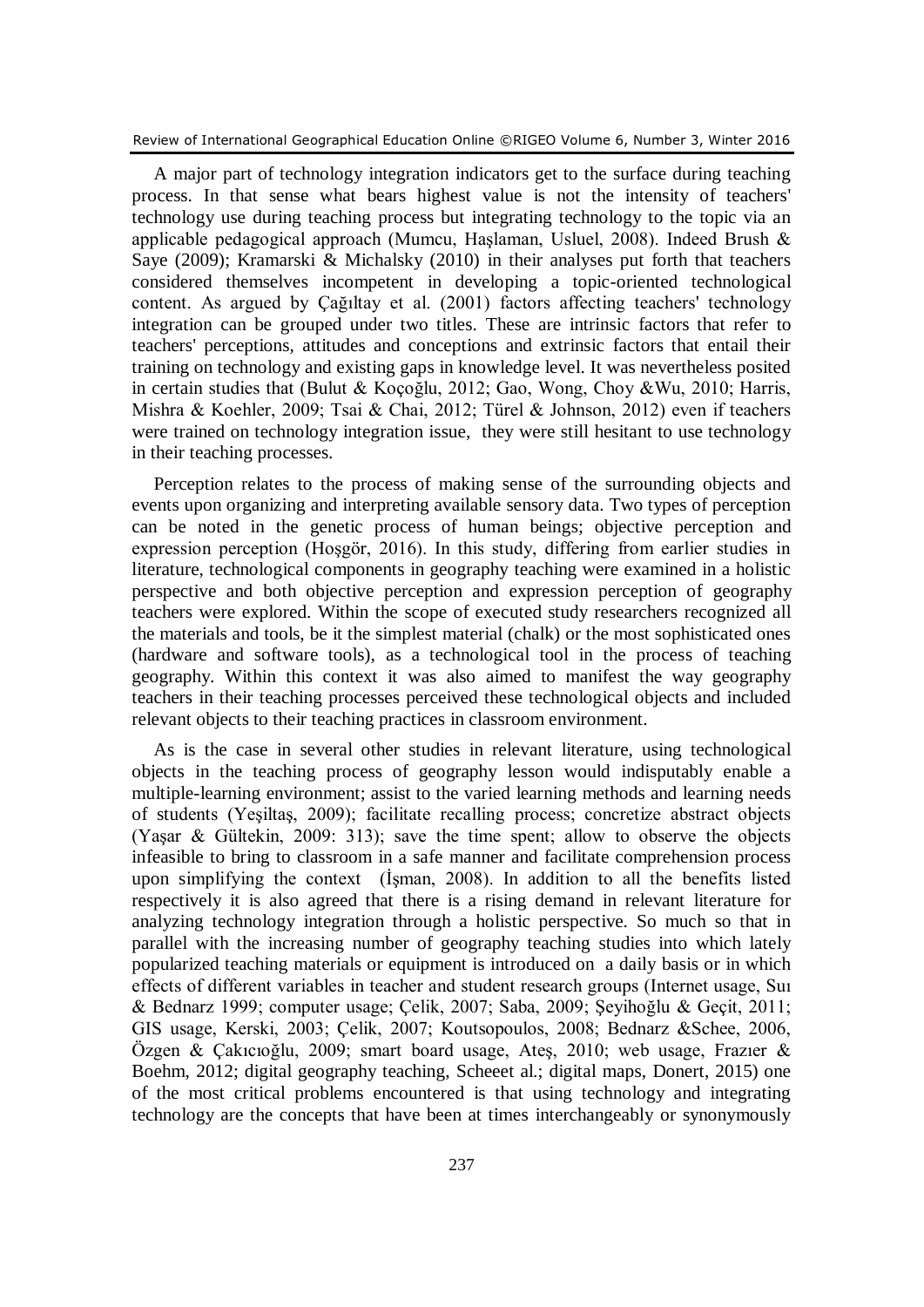used. It is thus the objective of this study to provide a holistic perspective to literature studies conducted and to illustrate the difference between using and integrating technology by unveiling the perceptions and practices of teachers.

# **Research Model**

This is a qualitative-pattern study that utilized interview method. Interview is a communication process that is orally executed between two parties minimum. Interview can also be defined as collecting data from relevant parties within the framework of investigated questions in the research (Büyüköztürk, Çakmak, Akgün, Karadeniz & Demirel, 2008: 232). Gathering profound information constitutes the basic tenet of the interview technique utilized in qualitative studies so as to construe the semantic world of interviewed parties; to obtain comprehensive data to grasp their emotions and ideas and to demonstrate their perspective on the topic (Kuş, 2007:87).

In any qualitative study taking detailed field records, providing accurate and comprehensive information by the research team, examining of the field notes by the participants to ensure accuracy, registering audio and visual records, directly quoting from the participants and presenting the quotations with no additions enhance the reliability of the study (Büyüköztürk et al., 2008). In this study likewise interviews with teachers were (approximately 35-50 minutes) audio recorded to the end of strengthening the reliability of interviews. Once the audio records were transferred into script format participants were asked to reread the texts and the accuracy and correctness of records were thus confirmed. Further to that the statements of participants were presented without any additions in the findings part of this study.

In any qualitative study internal validity relies heavily on the parallelism between the categories and interpretation set by researchers and the actualized findings as well as the degree of mirroring the reality. On that account findings designated by researchers were evaluated with respect to their authentic environment and relevant literature. Next it was analyzed whether they were internally consistent and significant. To ensure external validity the features designated by Miles & Hubermman (1994) (Quot.: Yıldırım and Şimşek, 2008) are taken into account in any qualitative study. Accordingly research group of the study was delineated in depth to allow a comparison with other research groups and the sampling was assorted to enable a generalization process. To illustrate, considering the total quantity of geography teachers (28) in middle schools within Nevşehir (Turkey) city center, voluntary participation of the (22) students employed in different school types allowed the execution of process excluding the teachers unwilling to participate in the study (6).

#### **Research Group**

Research group of this study consisted of a total of 22 (14 Males; 8 Females) Geography Teachers volunteering to participate in the study. Teachers were selected from 5 different types of schools within Nevşehir (Turkey) city center during 2015- 2016 Academic year. It was detected that 3 teachers in research group had experience in a range of 0–5 years; 8 teachers had experiencein a range of 6-10 years ; 7 teachers had experiencein a range of 11-20 years; 4 teachers had 21-year and higher experience.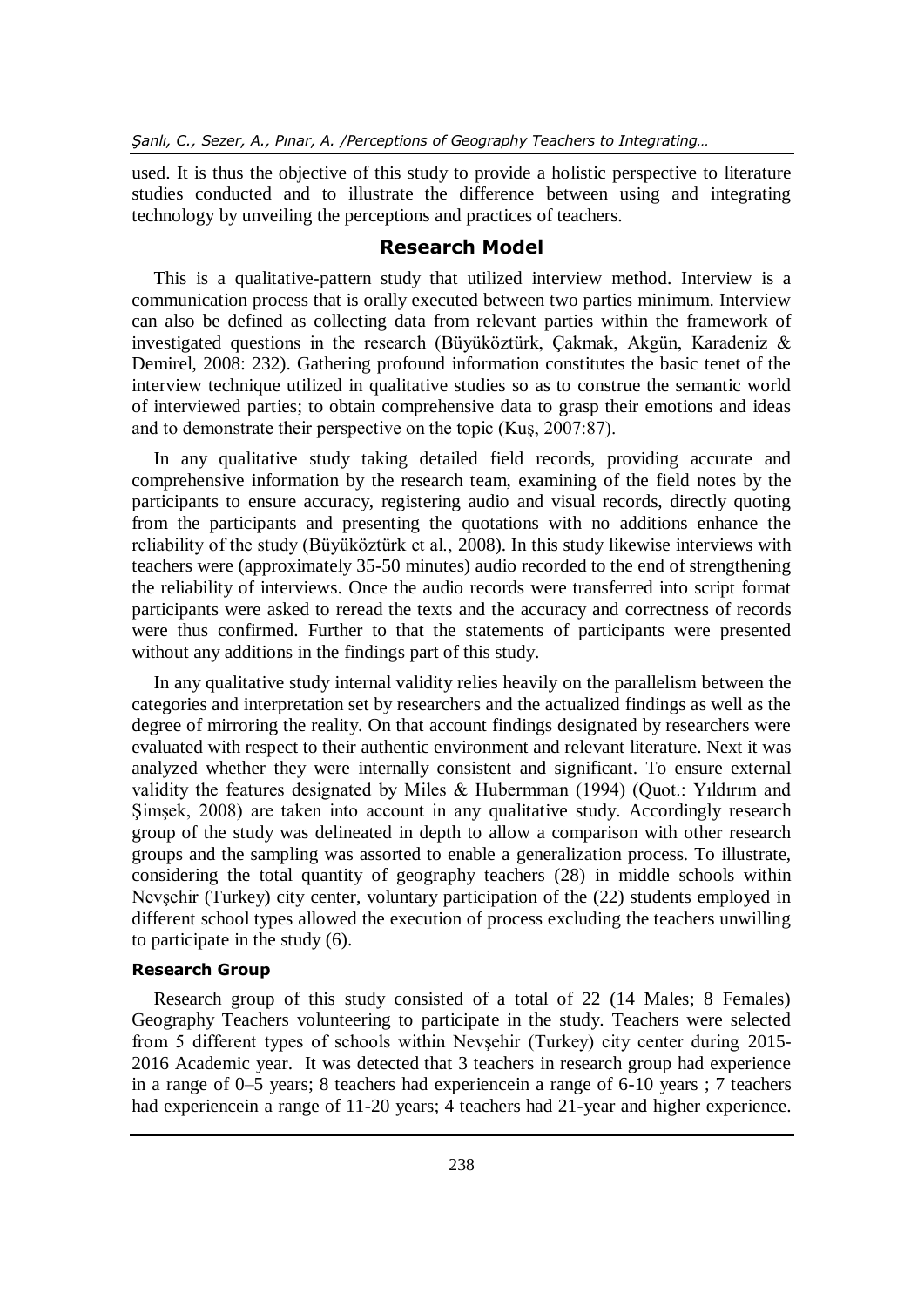17 teachers were graduates of Faculty of Education, 3 teachers were graduates of the Faculty of Arts and Science and 2 teachers had Associate Degree diplomas. During their undergraduate education 12 participants received the course titled as Developing/Designing Teaching Technologies and Materials. 4 participants attended an in-service training seminar on the application of teaching technologies and materials.

# **Data Collection and Data Analysis**

Research data were collected by the first author of the research having employed semi-structured interview form consisting of two parts. The researcher visited participants' schools in the prescheduled hour and data were collected during the interview processes. In the first part of the interview form, multiple-choice questions were included to detect professional features of the interviewed teacher. In the second part open-ended questions were asked to unveil teachers' perceptions of integrating technology to teaching and their practices. The interviews were recorded upon receiving the consent of participants. Next audio records were transferred into scripts and qualitatively analyzed. While presenting the findings obtained after the analyses, direct quotations from the responses of the participants were rendered. In coding the participants names, ''M1, M2…" for male teachers and ''F1, F2…" for female teachers were applied.

# **Findings**

In this part of the study, findings obtained by analyzing the data gathered from the interviews with the teachers are presented.

1. Geography teachers participated in the research were addressed "how competent do you feel about using teaching technologies and materials in your classes?" question in order to determine how competent they feel about using teaching technologies and materials in their classes. 4 of the teachers expressed as competent, 10 of them answered as partly competent and 8 of them answered as incompetent. M4, one of the teachers answering I feel competent, said "I've been using computer for a long time. I started using computer in 1989, so I don't have technology related problem now." M6 said "I feel competent because as I have worked as a formatter for four years, I have prepared many presentations and videos in order to have the students visualize and concretize all subjects. That's why, I feel myself very sufficient while I am using technology in my classroom".

M10, one of the teachers answering I feel partly competent explained "I took this course during my post graduate but the course was mainly focusing on public personnel selection examinations we didn't study in detail. So I feel incompetent about Geography Information System but I am competent in using not only computer but also overhead projector, smart board and photography. But I'm not competent in measuring devices like barometers"; F1 said "We cannot use new technologies since we haven't undergone a training about it or it just may be because of us. I now try to keep up with the technology"; F6 said "I haven't been able to improve myself in this field since we hadn't had projector or smart board till this year. I try to use these as much as possible now. Not having a geography lab and enough material are reasons".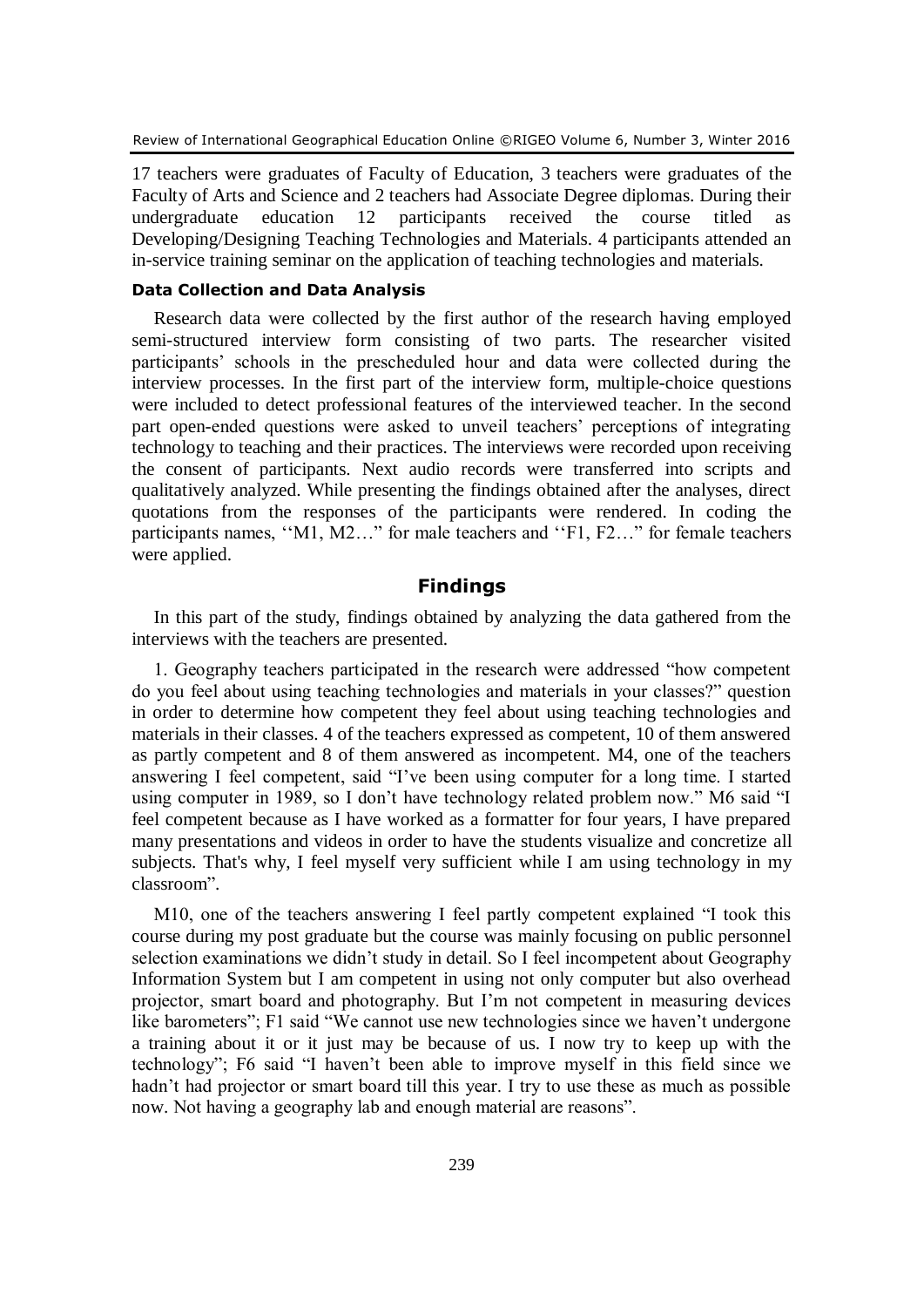About the reasons for feeling incompetent, M1; one of the teachers answering I don't feel competent said "I don't feel competent since we don't use them much. The school's expectations are important. Here in science high school, students' expectations are for teaching the subject and preparing a subject related test for them. The curriculum of the 9th grade is heavy. So we don't have time to develop materials but we use the employed technologies. We try to use thesmart board as much as we can"; M2 said "I don't feel competent enough as I only have undergonetrainingabout smart boards provided by the Ministry of National Education (MNE)"; M12 said "We aren't competent because the technology is constantly changing. We can use the smart board by using the readymade or downloaded slides but I'm not competent in preparing a slide myself".

In the light of these statements, it can reasonably be argued that teachers having the ability of using computer and preparing a visual presentation feel further competent in preparing instructional technologies and using materials in the lesson whilst the ones lacking this ability consider themselves partly competent or incompetent.

On the other hand, teachers attribute the reasons for considering themselves incompetent to their undergraduate education in which they were not provided with sufficient level of education on instructional technologies and material development; varied expectations of students with respect to the school type they teach in; lack of an in-service training on instructional technologies & material development and the inadequacy of the technologies and materials at schools.

One surprising finding of this analysis is the few number of teachers that attributed this incompetency to their own failure (F1, M3). Besides, teachers who considered themselves competent, attributed this perception to being able to use computer alone, which indeed evidences that teachers possess limited knowledge on using technology and materials. In terms of material usage the only asset that comes to teachers' minds is using a computer. However, Cuban, Kirkpatrick & Peck (2001) stated that according to the studies, having computers at schools doesn't mean that technology is used by the educators as expected or that students could correctly perceive this technology.

2. The teachers having participated in the research were asked which instructional technology and materials they used and for what purposes. In the given answers, teachers stated that they use smart board, map and sphere respectively. Teachers said that they use smart board in order to better visualize the geography topic (M8: "understanding especially visual topics or presentations better in terms of geography"), get information in a short time (M12: "to reach geography-related information in a short time") and teach the topics better (M14: "learning visual topics and presentations properly in terms of geography"). This finding corresponds exactly with that of Jang (2010) and Ateş (2010).

All of the participating teachers stated that they use map in their courses. Maps are placed on the top in geography teachers' material use list as was the case in the study conducted by Sönmez, Çavuş & Merey (2009). In this study conducted, one of the teachers particularly emphasized that he uses digital maps instead of published ones (M4 "There are maps but I don't need them. Digital media is more sufficient for me. I use digital maps."). Map is indisputably a significant material of the geography lesson.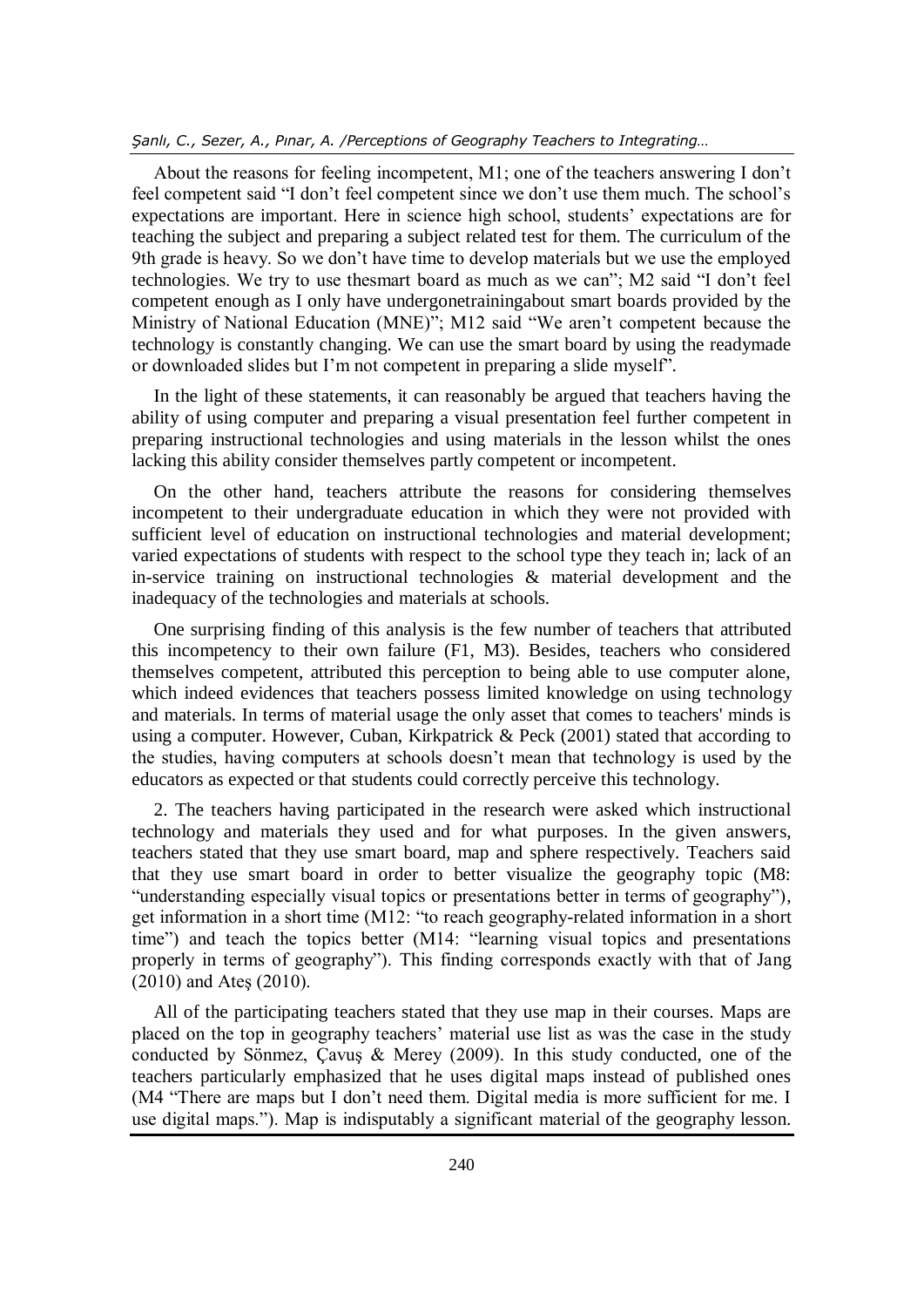It is important that all of the teachers said that they use them in their lessons. Use of the digital maps is also an important finding. It is possible to access various maps by digital media. These maps enable to enrich the learning environment and provide ease of use of smart boards and projectors. This finding obtained in the research also corresponds with those of Ateş, 2010; Lai, 2010; Aksoy& Ünlü, 2012; Donert, 2015.

Sphere is used by all of the participating teachers in their lessons. Sphere has been one of the must materials of the geography lessons for a long time (Demirci, Taş & Özel, 2007). However, taking into consideration that except for maps and spheres, the materials that can be used in geography teaching are visual and audio, materials such as models, tables and graphics, photos, magazines, CD and cassettes, TV programmes, slides and music, measuring devices, periodicals, encyclopedias, art works, natural resources and various models must all be provided. The schools in which the interviewed teachers worked can be labeled as insufficient in material provision. In fact, Sönmez, et. al., (2009) and Demirci, et. al., (2007) determined that most schools are insufficient in terms of technology and materials. It was also detected that in 17 teachers' schools there were computer labs but no computer lab was available in 5 teachers' schools. Besides, 14 geography teachers stated to never using the lab and 3 of them stated to rarely using the lab.

In the interviews, teachers said that they use the computers at their schools for preparing written exam and presentation, reading e-mails and news. These findings correspond with Gür, Özoğlu & Başer's (2010) study. Moreover, as regards the reasons for not using the computer labs since they already had one in their schools, teachers explained that they felt no need to use the lab since there are smart boards at schools (M6 : We have a computer lab but I haven't used it before. Why haven't I? Because as I said I feel like I don't need to, since the smart board is sufficient; M8: I don't think we need a computer room or something else since there is smart board; M1: There isn't a computer lab and I don't think a computer lab is needed since there is smart board; M7: Well, we don't need a practice like that if we have internet).

It is also stated in the Ministry of National Education guideline on the sufficiency of teachers (2011) that teachers need to be technology literate, benefit from computer and other technologies, use applications like on-line magazines, packaged software and emails. But as is understood from the statements of the teachers, they use computer software more in Type 1 dimension in geography teaching.

Interviewed teachers stated that except for the materials provided by the school, the materials they prepare or provide are PowerPoint presentations (15), models (5), and books on YGS – transition to higher education examination (1), special lecture notes (1), collections (3) and magazines (1). Also in the study conducted by Çelikkaya (2013) on social science sampling power point presentations are placed on the top among the materials prepared by the teachers' themselves. In the research conducted, it is also remarkable that teachers provide the materials from internet environment rather than preparing authentic ones (M1 "I prepared the presentations myself, in fact we did it together but I haven't updated them. There aren't any other materials"). In his study titled geography teachers' internet usage for instructional purposes, Sezer, Yıldırım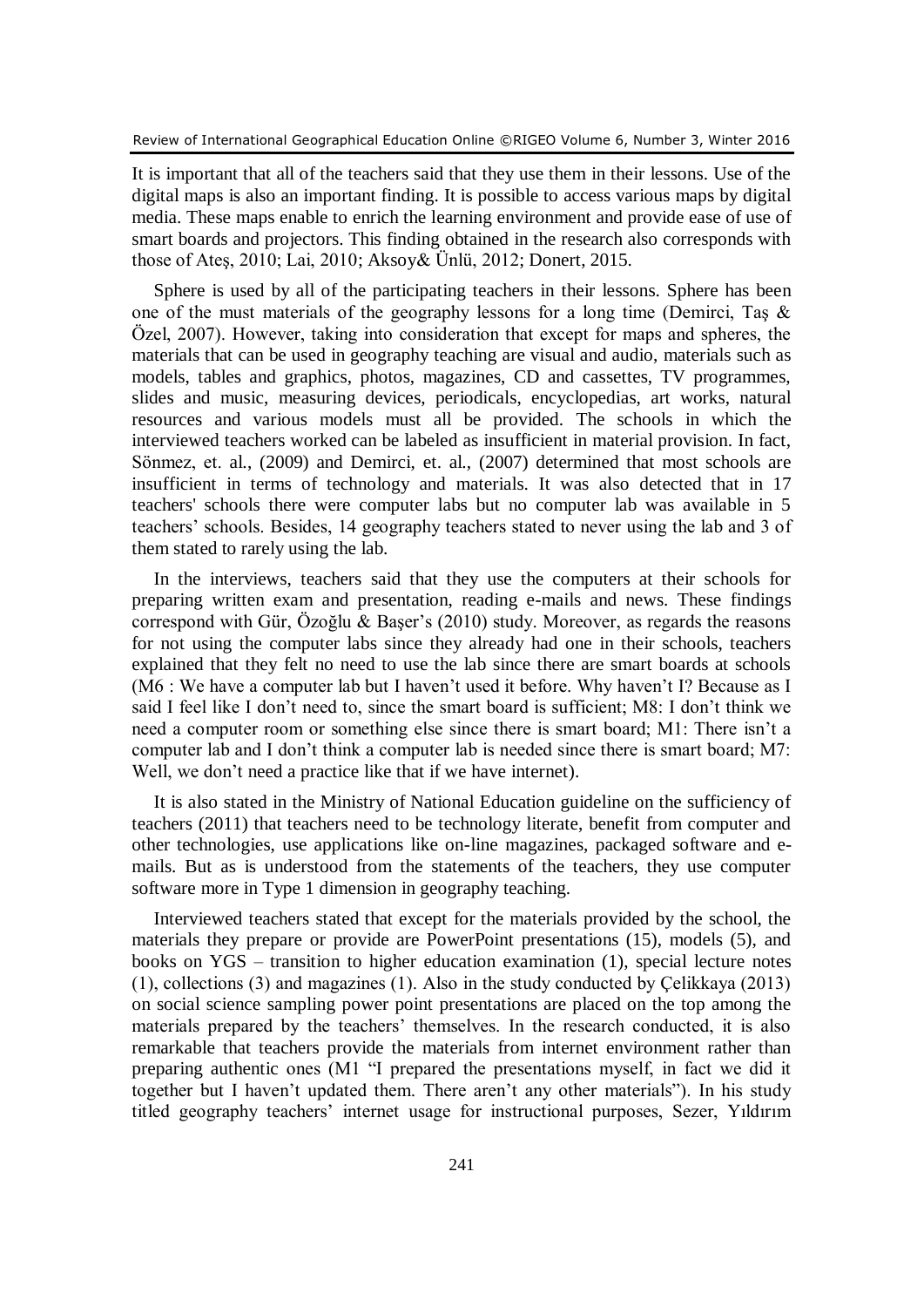&Pınar (2010) stated that teachers use the internet mostly for providing documents (annual plans, power point presentation, exam questions etc.). Moreover, according to Erkan, Akkoyunlu & Tuğrul (2010) and Dursun & Çevik (2005), teachers use the internet for informative purposes.

Six teachers prepared models in geography lesson (M2: Preparing rainfall set up and rock groups; M14: They weren't very successful but I once got them to prepare soil profiles. F8: For example we teach resources to the children. What is a resource and what does it look like? What do we get the children to do in order to observe it? For example, how can we make an impermeable layer? First we lay down a plastic bag or nylon. I got glass cut from an aquarium. I put foams inside and carved to show caves. I showed sink hole, polje. I tried to show stalactites and stalagmites; M9: we made a volcano model; F7: Horst-graben, illumination, map of a mine, map of agricultural products, model of anticline and syncline; F3: I prepared a local hour mechanism, shadow length setting), three teachers got students to prepare collections (F7: I try to gather rock or plant collections for students; F2 : I gave rocks and plants as assignments to the students. They bring plants as it is hard to bring rocks. M9: I have a rock collection I use in the first unit of the 10th grade.; F4 : I got relief map made. Children learned elevation benchmarks better. M8: I made a relief map at my school. I sometimes use it maps subject), one teacher had students subscribe to a magazine (F1: Students subscribed to magazine thanks to me), one teacher prepared lecture notes and handed out to the students (F2: I prepare lecture notes as a summary of the unites twice a year especially towards the end of the year), one teacher provided books on YGS – transition to higher education examination (F4: I teach rather with books on ygs focus on the exam. In 11th and 12th grades at most we focus more on YGS in our curriculum. First I teach the subject and then we do tests. I teach the subject again via the tests. I sometimes give my own books and materials to the students.). Apart from that, it was found that 7 teachers did not provide or develop any materials other than the technologies and materials the school provided.

Upon analyzing the answers provided by interviewed geography teachers it is feasible to allocate the aims of using instructional technology and materials into ten different categories.

**Visualizing and concretizing the subject.** M6: We use instructional technologies and materials to enable students to learn better by addressing more sense organs. As a teacher with 13-14 year experience, I really observe the benefits. Children aren't unaware of the things you teach. These become more permanent when you concretize them in order to show them that some of these things are the ones they see andexperience in life. They both learn the subject better and forget later than usual. M2: We try to teach the subject better by using slides in a way for them to understand it visually without living or seeing it in real life. Smart boards sometimes break down during the lesson. Then students say that it is different when they learn it visually and learn without visual materials. So it is necessary to visualizethe subject as much as possible. F6: We try to teach the Earth, vegetation covers, geographical formations in the world and related subject in geography lesson. Since it isn't possible to see them in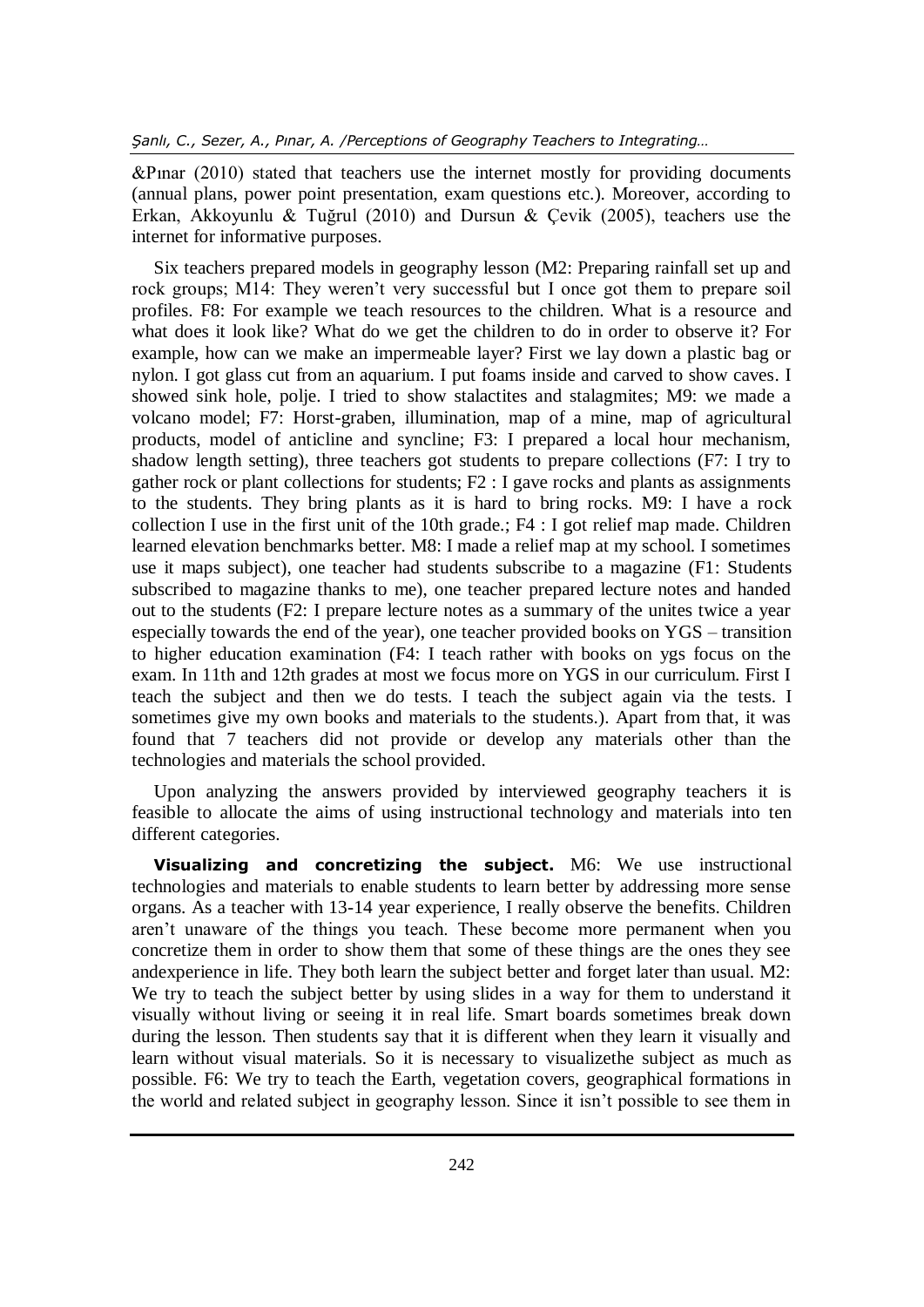classroom environment, I enable them to see by showing the photos via smart board. Thus, I try to prevent the subject from remaining in theory.

**Addressing different sense organs.** M13: I use it in order to address different sense organs, awaken children's interests to the subject and convince children when teaching concrete subjects.

**Learning by practicing-experience.** M9: Technology should be used and as we know it is short-lived. We cannot preserve something by hiding it from children. They somehow do, touch, learn and break. They can only learn like this.

**Teaching the subject better.** F2: Since it's a visual lesson, technology is important for them to perceive better, repeat the subject. I think they learn better if they do something themselves, I think it is time-saving.; M3: In order to learn the subject better, students prepare animations and slides themselves for example about the rivers in Turkey; M11: Our purpose of use is of course for teaching better and being happy. You receive feedbacks when you teach by using the technology and this makes you happy.

**A more enjoyable and fun lesson.** M9: When the students understand that a material is going to be used they are more interested. When they look at an object their attention is gathered and this is very important for learning. Using materials make learning more permanent. F1: As I have mentioned before, we use it because not only the teacher but also the students have more fun. Teaching happens in a better way and we reach our aim better.M5: It is my aim to provide for my students a fun classroom setting where they can actively get engaged, sense the objects, practice and establish connection between the classroom setting and the example on climate. In this performance I aimed to render information about earth's rotation and its abort-to-orbit. I also aimed to ease their learning through experiencing and having fun during this process. Furthermore program functions take place in a quick speed.

**Associating the geography subject with daily life.** M4: I think students need to associate geography with his/her daily life. For example, now the weather is cloudy. Does this mean anything to you? What I am trying to say is they need to correlate daily life with the theoretical knowledge. In this frame I want to be effective, I mean, there is no use to take the students to geological museum or a botanic park and say, look kids this is this rock and this is this plant. The important thing is they need to find out what this theoretical knowledge means in real life. F3: While teaching climate, vegetation, rocks, students do not learn them but when the students see the materials, they learn permanently. For example, after you teach the relative humidity he says that we are in the low pressure system area or in high pressure area. When students see the earth stratum he/she understands that fact that geography is the life itself, geography is his habitat.

**Providing permanent learning.** F4: for me, providing more permanent learning means to increase the visuals in geography class. M8: Teaching the course visually to make it permanent. M10: Our goal is to teach geography subjects goals effectively and help the students enjoy geography, recognize the nature, in which he lives, knows what to do when he is alone in the nature and provide permanent learning.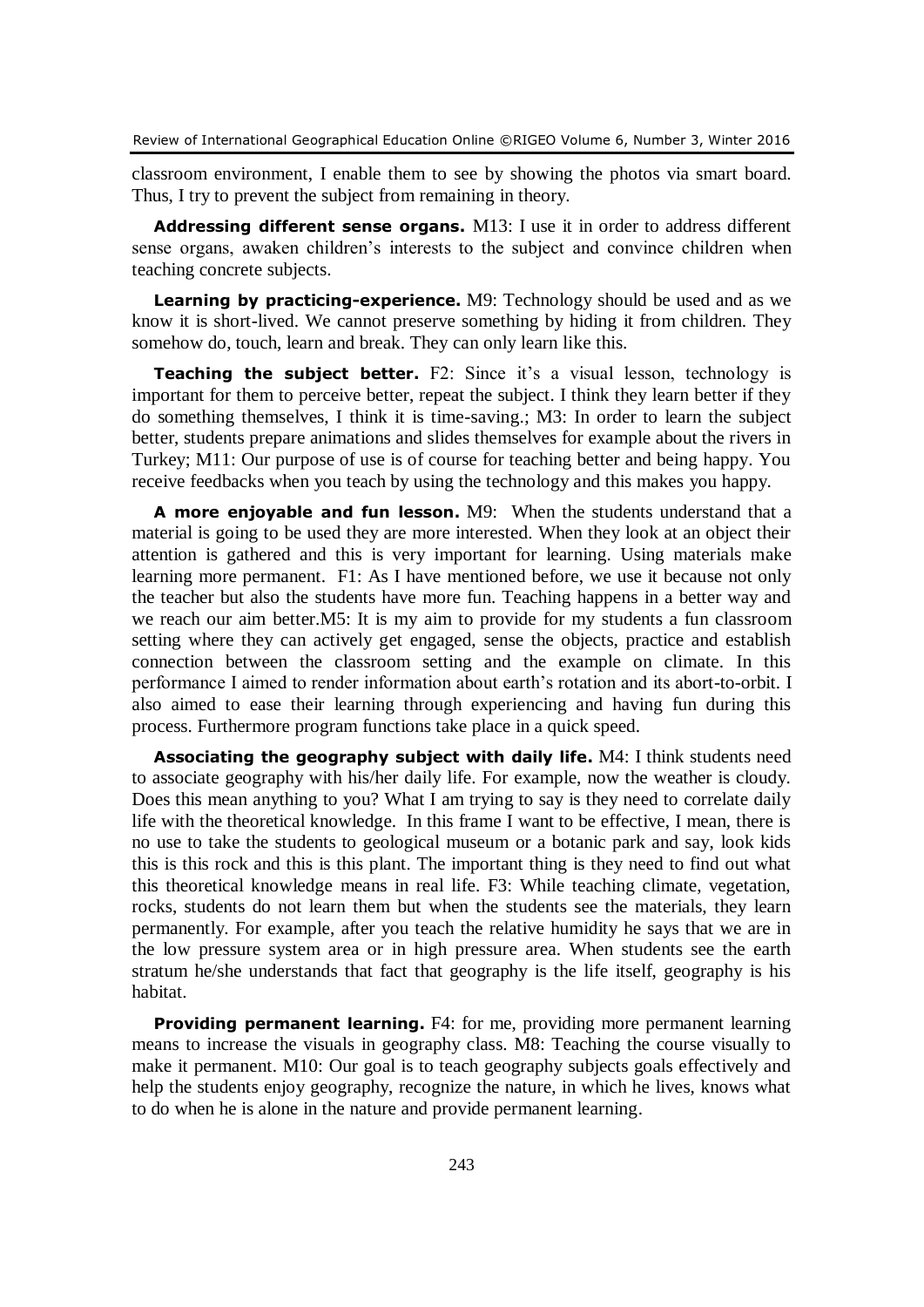**To save time.** M14: Saving time means the more material teacher uses, the more students enjoy geography lesson. F6: While answering a test question in classroom, I use the smart board for all the students to be able to see the questions clearly. Using the smart board for solving the test questions saves more timecompared to handwriting.

**Enrichment of the lesson for different types of intelligence.** M1: as every child has different intelligence types, their requests for using technology and materials are different, too. So we need to diversify the lessons as the students do not want verbal lecture.

According to this study the findings listed hereinabove are consistent with research findings carried out in different domains to investigate the objectives of geography teachers in using technology and materials. In some of these studies evidencing a significant relationship, it is stated that when technology is integrated to geography teaching, it is foreseen that the use of technology will provide a multiple-learning environment, thereby assisting the students with different learning skills (Yeşiltaş, 2009); facilitate recalling process by materializing the abstract subjects, save time, allow to observe things safely in the classroom that normally cannot be brought into the classroom and by simplifying the context, facilitating the comprehension (Yaşar  $\&$ Gültekin, 2009: 313).

Here the contradictory statement is that although geography teachers said they use the technology and material in order to save time, they also expressed they cannot use technology and materials in technology-integrated practices due to lack of time (M11, Teacher spend too much time when you give one or two minutes for each student for the applications on the smart board such as finding a place on the map although the student understand better in this way. F2, Because of time limitation of our courses we do not develop materials with students, it is a waste of time, I usually assign my students with homework such as preparing a collection or preparing the soil section, they prepare these materials at home and then we use them in the classroom.)

3. The question, "what kind of practices they implement by technology and materials in their classroom?" has been asked to Geography teachers interviewed. When the obtained data are analyzed, the practices implemented by the teachers using educational technologies and materials in their course can be collected under five titles. These are:

**Map usage.** F2, I study on the maps and parallels and meridians on the sphere with my students; M10, There are maps on the school walls and we use the maps with our students practically.

**Preparing figures and graphics.** M14, For example, visualizing the photographs and videos taken in the field, shapes and graphics we draw on the computer in order to use them in the class. Satellite images can also be used.

**Preparing visual presentation.** M3, Geography course covers all topics that are related to human beings, I mean, the topics which affect people are subjects of geography. So, all of these topics need to be visualized via technology and it need to be eased so thattheycan be understood by the students. For example, the fairy chimneys can be taught visually, theoretically or going to the fairy chimneys area and tell the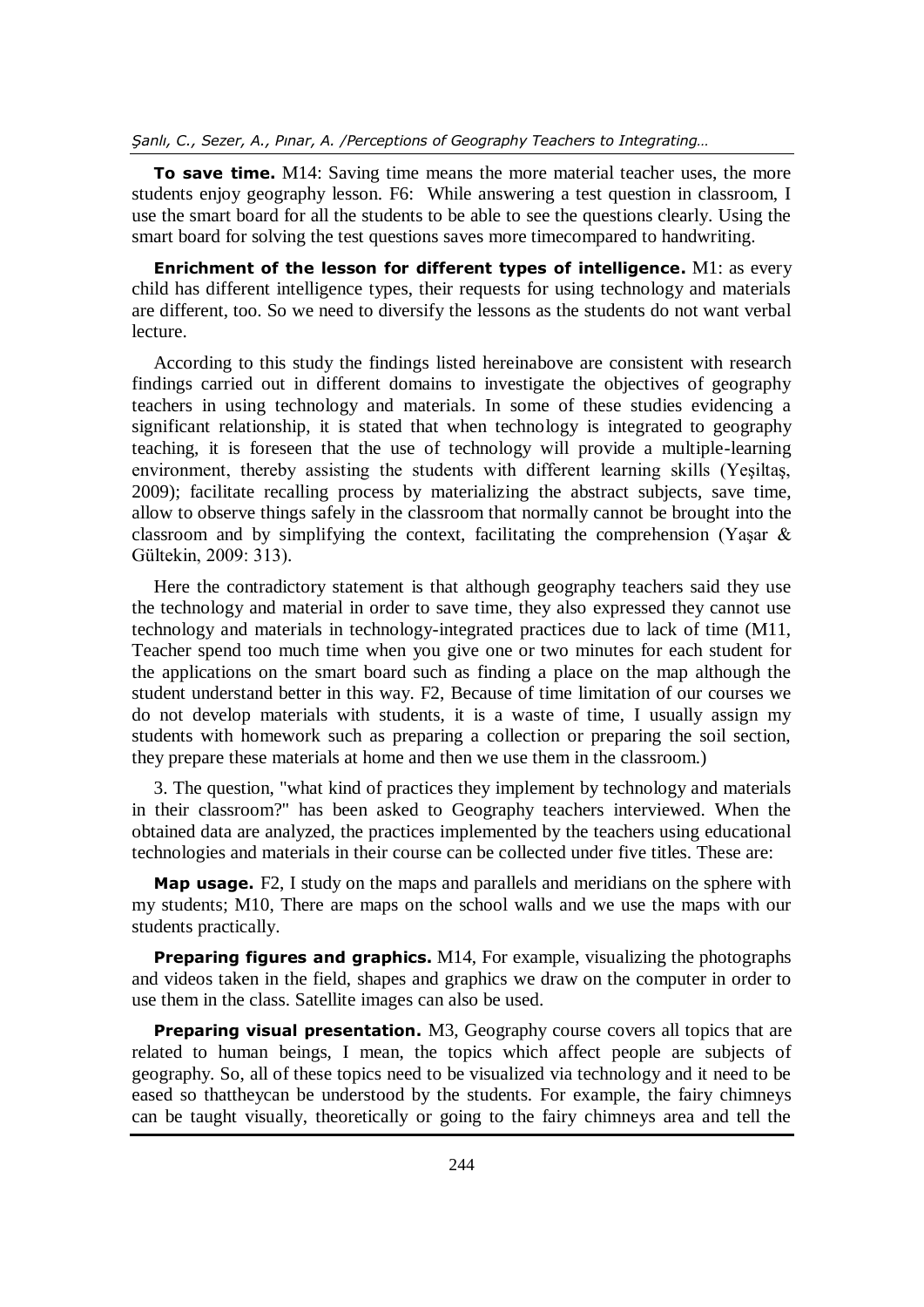topic, the students understand and keep in mind the topic much better M6, It is very cliché that, nature is the laboratory of Geography but we do not have the chance to go to the nature as we are time and curriculum bounded. In this sense, video and various flash applications on smart board or PowerPoint presentations can be used for integration for the topics that students cannot go or see clearly. For example, while teaching rocks I ask "Do you know volcano rocks glass? He/ she answers "no "When I showed he says that it is the Qingstone. In fact lots of the things are things that he/she has seen before but it sounds different as a word. I think we can integrate this way, so if we cannot go to the nature, we can bring nature to the classroom.

**Designing model.** M2, Preparing precipitation mechanisms, creating a rock group. One of my students prepared a material that was called as term homework before, about the formation of the continents. What he prepared from paperboard surprised me a lot, I saved the material for a long time but I gave it back to my students as there is not a suitable place to save these materials in our school. M14, they were not successful but once I have my students prepared visual material such as; land sections, the karstic springs, sedimentary layers in glass lantern that I helped outside school. We have to be material selective for the course because of the time limitation.F8, while teaching the springs to the students we say fay source, karst source, or slope source. It means only springs to the students. What does springs look like? How the water comes out? In order to answer these questions we need to create a model of springs. M9, we created a volcano model, by throwing red paint, soda, vinegar in it we showed its eruption. Although the classroom was dirty and messy, the students understand better when they see it. F7, Horst-graben, lighting mining map, map of agricultural products, anticlinesyncline model, contour line model. F3, I prepared local time mechanism, shadow size mechanism...,).

**Smart board applications.** M4, forgeography lessons lecturing by hanging the map on the wall period is over so I show sphereand mapselectronicallyin order to lecture the topics. M12, for example, I use smart board while teaching coastal types of external forces, so that students can understandcoastal types of his country by drawing, real images. M13, We can show the formation of rain, but we can only show on the screen in geography, or we tell on the board. There's something wrong; the profile of children are active in class, but there is no material in the school. I think there should be a department for materials in geography in General Directorate of Secondary Education of Ministry of Education, but there are some limited materials in the Education Informatics Network (EBA) M1, I use the smart board with my students but not asactive as we should. It is because of the time limitation. For example, last week, I wanted my tenth grade students to find populous places in Turkey on the contour maps; it caused spending too much time. It is good for effective teaching I have to complete the curriculum because of my school's type. The general education system wants it. M8, I cannot use the smart board for every topic but there is a program called starboard we sometimes work with program on the smart board; M13, We use smart boards for animation, making some of the things visual. Instead of bringing the maps to the classroom we use smart board. We offer the students visual material from geography. M16, I have some materials that I found from geography sites of the Education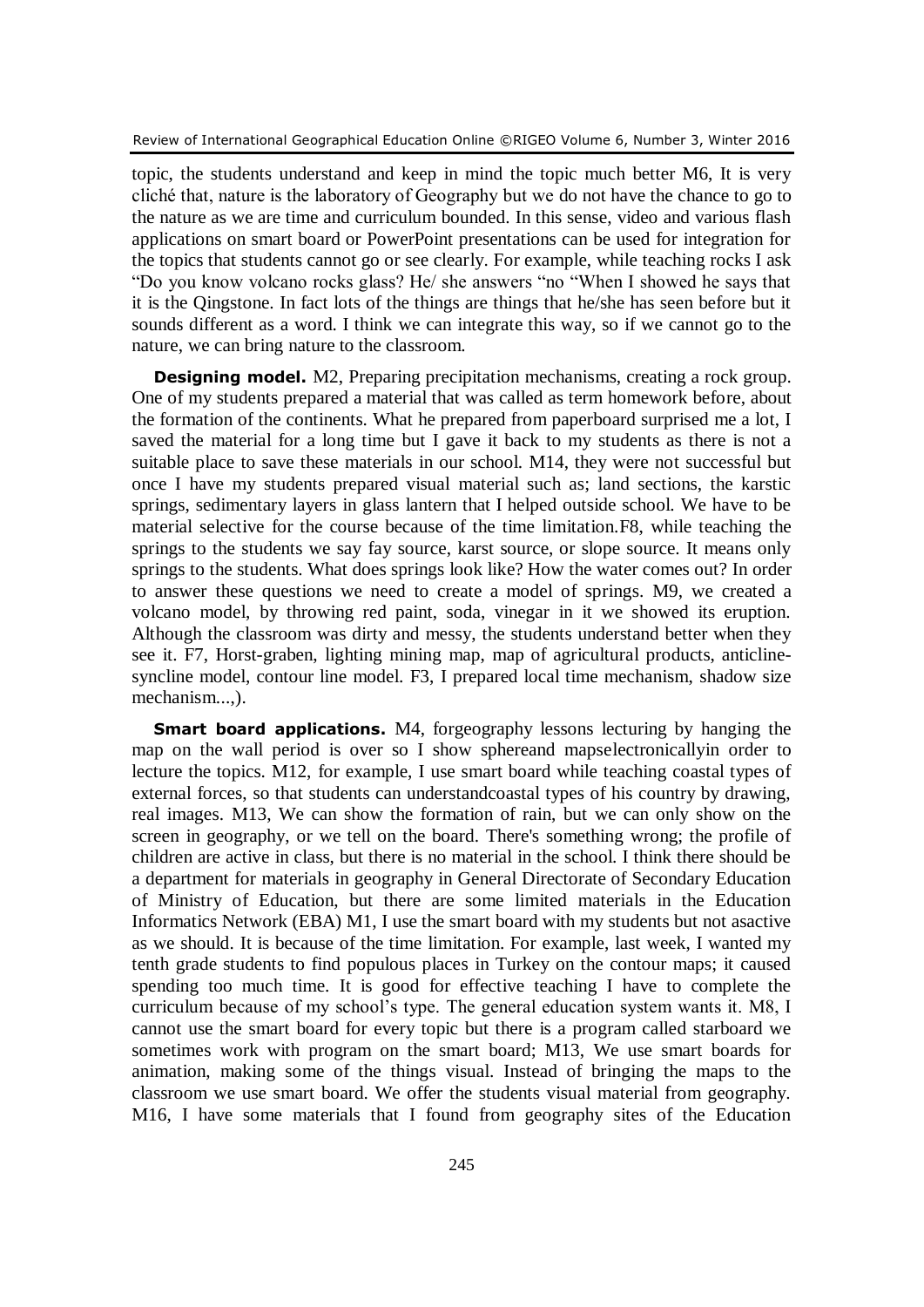Informatics Network (EBA), and I use them for teaching geography via smart board. For example, while teaching the plant communities topic in the tenth grade I show pictures of the plants. In my opinion, without this normal world's shape and movements topic is not understood completely, for example; when you draw axial tilt on the board you draw it straight. Therefore, it does not work. Teaching 21 March-23 September topic is very easy via smart board. Also your drawing capability does not have to be very good in a smart board.

As the interviews revealed, the majority of teachers considered smart boards as the main source of practices they conducted within the context of technology integration. As understood from teachers' explanations, teachers use the smart board at Type I dimension to transfer knowledge and visualize issues. According to the study by Korkmaz &Çakıl (2013) about challenges teachers faced in using smart boards, teachers did practices at Type I dimension for using smart boards. Although one of the teachers, M10, said "For example, visualizing the photographs and videos taken in the field, shapes and graphics we draw on the computer in order to use them in the class". Satellite images can also be used as Type II, this practice is noteworthy as it is single and its being the only one is indeed intriguing. On the other hand, Erduran & Tataroğlu (2009) claimed that although teachers use smart board to increase students' interests, it is seen that students do not use the smart board on their own during the class. According to the implemented practices, except creating visual support, preparing model practice differs from the rest of practices. In these types of practices if models and materials are not prepared only by the teacher but rather prepared by the cooperation of both teacher and student, such practices can be assessed in learning by doing process.

4. "The question, what is the integration of technology in teaching in general terms or in geography lesson specifically?" has been asked to Geography teachers interviewed. As responses of teachers are analyzed, it is understood that the general level of knowledge about technology integration to teaching is low. As follows, teachers said that (M1, Integration is transferring technology to teaching. So transferring technology and using it in the class as in geography lesson in which visual elements can be used a lot. A lot of materials can be used via smart board. Simulation like visuals, animations in three dimension...; M11, I know that smart board was not used too much before the IOITA (Increasing Opportunities and Improving Technology Act) Project. Nowadays teachers, started to use smart boards in lessons through IOITA Project.F4, Using technological tools and technological advances in teaching... As I told before geography is related to rituality, so even the easiest topic should be taught by visualizing to the student.For example I told pressure subject three times for the university entrance exam, they still did not understand. For that reason teachers should use technology in geography teaching. F8, The technological tools, and devices should be used in geography teaching and if the smart board is used more actively, it means that technology is integrated.) Teachers define technology integration as using technological advancements in teaching, transferring technology to teaching and using smart board to support visuality in their classes. This dimension that is defined as Type I is supported by teachers' answers to previous questions since teachers stated that they used visual materials during transferring information.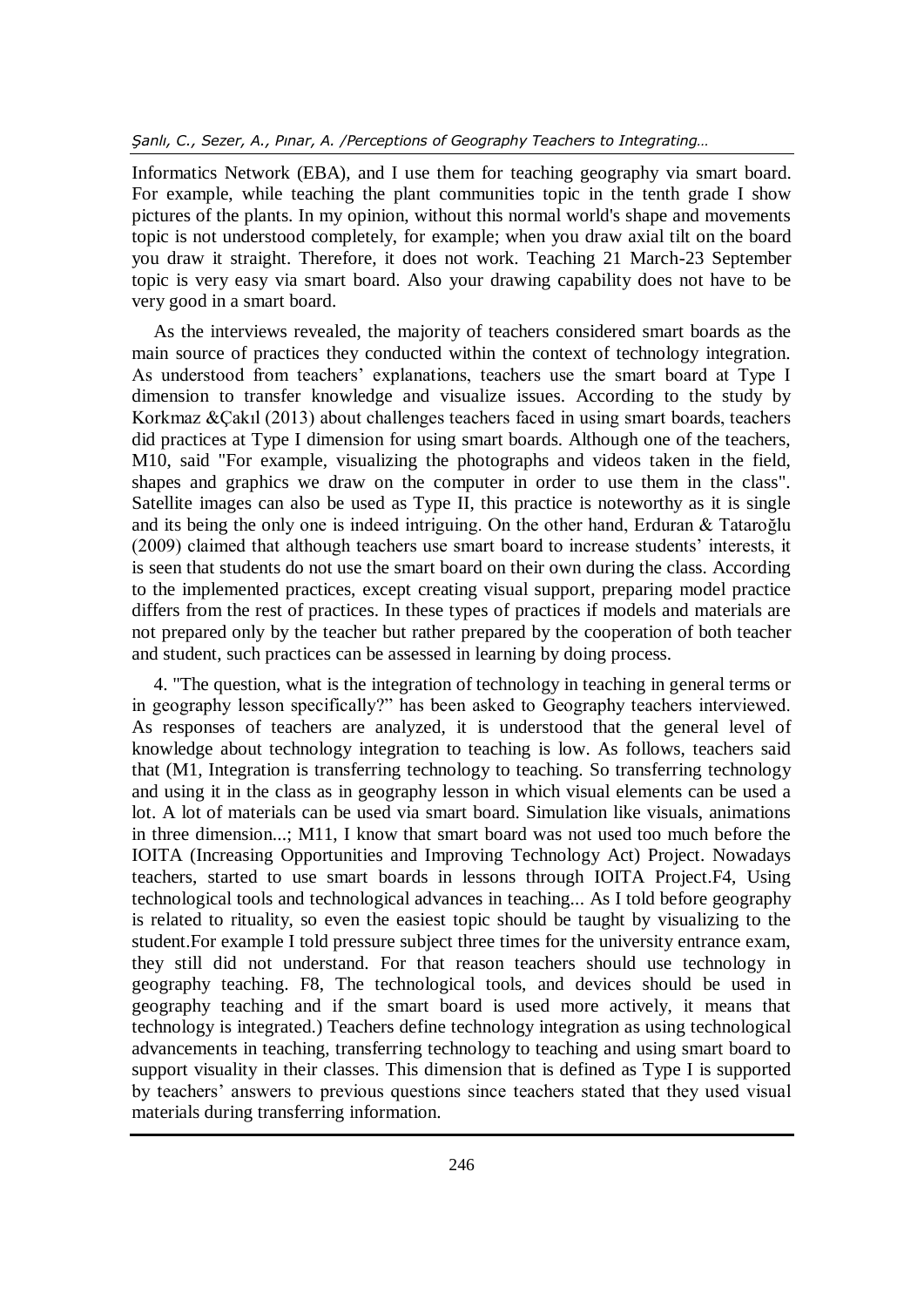However, the practices carried out by teachers within the scope of technology integration to teaching in their courses can be defined as Type II dimension;for example (M2, technology that students use in daily life should be integrated in teaching. It is very possible to use technology in our classes; visuals can be used more than the other classes. Animations can be used for students, videos can be prepared, and simple mechanisms can be made. For example, photos can be taken by mobile phone and projected while teaching scale topic. Grand and microscale can be learnt well and permanently. An experiment can be done with a simple water bowl while teaching relative humidity topic.) and teachers' practices, that their students make models (M2, Preparing precipitation mechanisms, creating a rock group.M14 ,preparing land sections, F8, Springs model.; M9, A volcano model ,.... F7, Horst-graben, lighting mining map, map of agricultural products, anticline-syncline model, contour line model ...; F3, local time mechanism, shadow size mechanism).

However, although some of the studies conducted abroad (Tondeur, Cooper, & Newhouse, 2010; Koehler, Mishra & Cain, 2013; Kafyulilo, Fisser, Pieters &Voogt, 2015) highlighted that teachers integrated technology in teaching at Type II dimension in their classrooms, when other conducted studies and the body of literature is examined it is understood that teachers cannot accurately integrate technology to teaching (Bingimlas, 2009; Choy, Wong, & Gao, 2009; Şimşek, 2008; Ulusoy & Gülüm, 2009).

# **Conclusion**

When the research findings are evaluated it can be concluded that the perception of the interviewed geography teachers' towards technology integration to teaching is in Type I dimension. In other words the findings evidence that not the integration of technology to geography teaching but using technology in geography teaching is more popular. The evidences supporting this conclusion are as follows.

• The high level of competency among participating geography teachers in using computer programs or preparing presentations during geography teaching process is perceived by teachers themselves as their higher competency in using teaching technologies and materials.

• In their lessons participating geography teachers utilized smart board, maps and geographical sphere as visual aids during knowledge transfer.

• Although a vast majority of geography teachers perceived smart-board use as integrating technology to teaching, in lieu of integrating smart board to teaching in their classes, they utilized it as a visual presentation and aid for knowledge transfer.

• In the practices teachers conducted during geography teaching processes, teachers alone were active participants whilst students remained passive.

• Except performance or project works such as model and replica preparation or map-based operations assigned by the teacher, no finding was detected to evidence that students by themselves applied teaching technologies into their practices.

In this age technology is regarded as an integral part of teaching. However, its function depends on the teachers using it in class.It is for certain that using visual media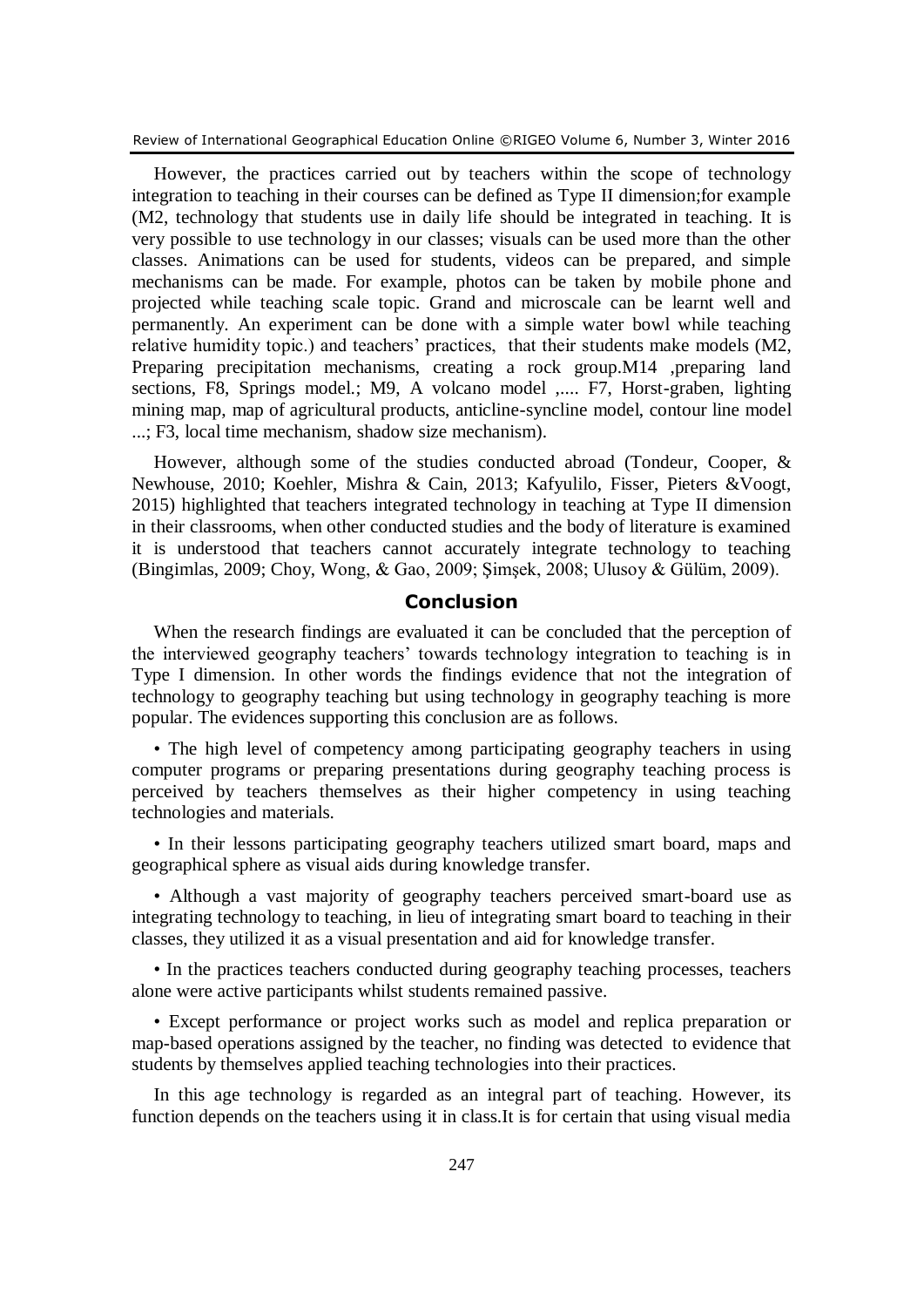is important in order to establish multimedia in the teaching-learning process. Using visual elements by the geography teachers in this study is a noticeable finding. However more effective learning environments are the environments in which learning takes place through experiencing.In order to achieve this, it is not enough to use only visuals in the classroom. Current learning approach should focus on students' access to new data by using basic information related to the student's field and producing new information on the basis of their knowledge. Advancements in science and technology have immensely accelerated knowledge production. At the same time it is now very easy to get information. Therefore students should be taught how to access information, create new knowledge and be educated on the ways of producing knowledge instead of transferring information. In order to do this, the integration of technology to teaching should be at Type II dimension. In other words, students should be given the opportunity to use the technology themselves in and outside of the classroom activities.

Teachers' perceptions, attitude, skills and infrastructure facilities in the school environment must be adapted for the integration of technology in Geography teaching in Type II dimension. In this context, the following suggestions have been rendered according to the interview findings:

- To popularize integrating technology to teaching, seminars and courses should be organized during in-service trainings to demonstrate concrete examples to teachers; school administration should adopt a supportive attitude during this process and sufficient resources should be provided to teachers for the purpose of integrating technology to schools.
- During the integration of technology in teaching, seminar and courses for teachers, that contains concrete examples in-service training should be organized and necessary resources for the integration of educational technology in schools should be provided to the teachers.

To ensure the integration of technology to teaching, during their undergraduate education, prospective geography teachers should be encouraged to produce technology- aided materials that could be utilized in teaching geography. In that sense it is a must to furnish the geography and computer laboratories of teacher training institutes both qualitatively and quantitatively with required supplies.

# **References**

- Aksoy, H. *&*Ünlü, M. (2012). "The Effects of Map Skills Practices in Geography Course toward Students' Attitudes"*Marmara Geography Journal, 26, 16*-41.
- Alkan, C. (1997). *Educational Technology* (5<sup>th</sup> ed.). Ankara, Ani Press.
- Ateş, M. (2010). Usage of Interactive Board on Geography Lesson at High School*, Marmara Geography Journal*, *22,* 409-427.
- Bingimlas, K, A. (2009). Barriers to the Successful Integration of ICT in Teaching and Learning Environments: A Review of the Literature. Eurasia Journal of Mathematics, *Science & Technology Teaching 5,* (3), 235-245.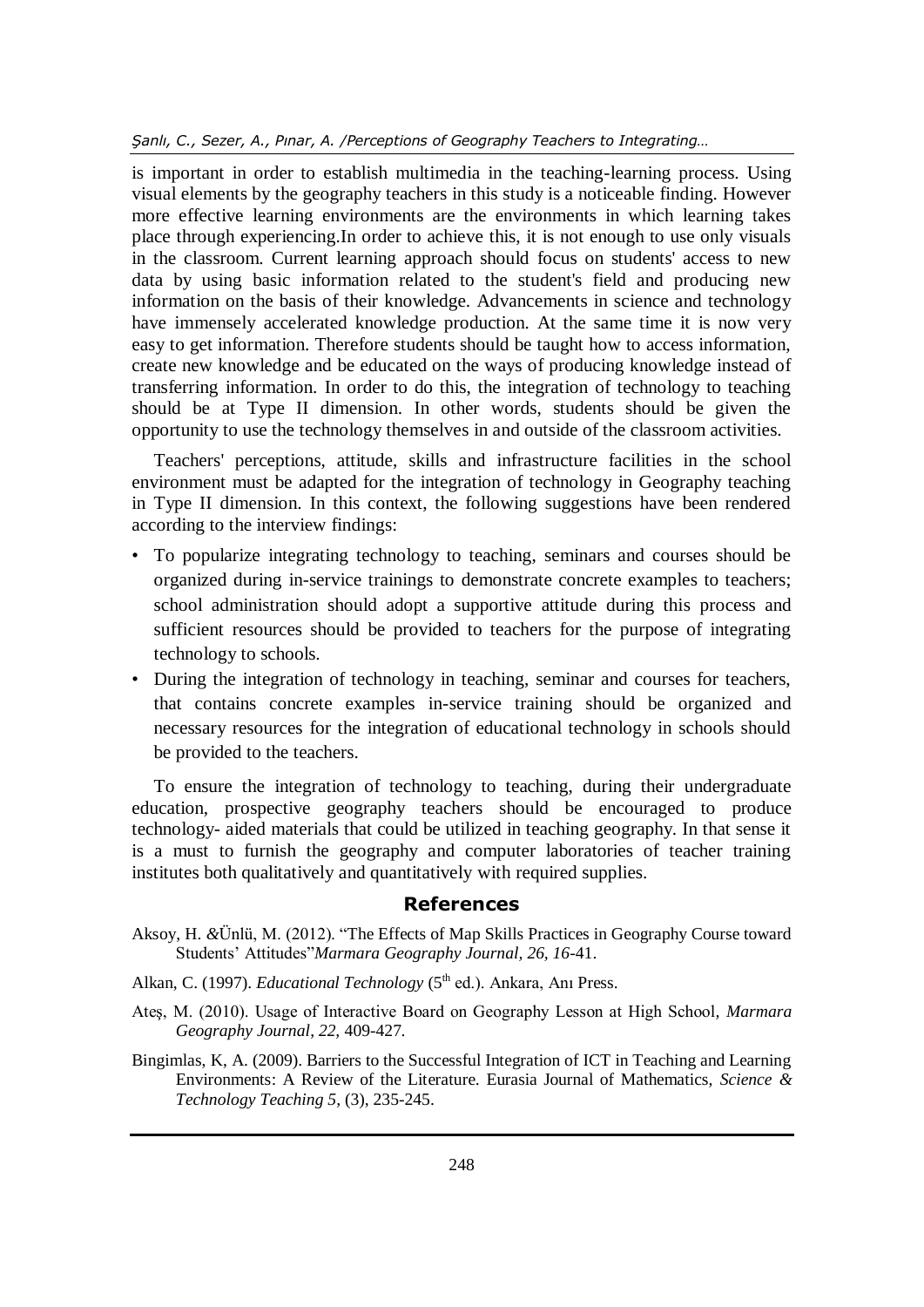- Brush, T., & Saye, J. W. (2009). Strategies for preparing preservice social studies teachers to integrate technology effectively: Models and practices. *Contemporary Issues in Technology & Teacher Teaching*, *9* (1), 46-59.
- Bulut, İ. & Koçoğlu, E. (2012). Social Science Teachers' Opinions on the Usage of Interactive Whiteboards (Diyarbakır city example). Dicle University, *Ziya Gokalp Teaching Faculty Journal*, *19,* 242-258.
- Büyüköztürk, Ş., Çakmak, E.K., Akgün, Ö.E., Karadeniz, Ş. & Demirel, F. (Eds.) (2008). *Scientific Research Methods*, Ankara, Pegem Academy Press.
- Çağıltay, K, Çakıroğlu, J., Çağıltay N. & Çakıroğlu E. (2001). Teachers' Opinions on the Utilization of Computers in Teaching, *Hacettepe Journal of Teaching*, *21* (1), 19-28.
- Çelik, E. (2007). *Effects of using computer aided animation on student achievement in secondary school geography lesson.* M.Ed thesis. Marmara University, İstanbul.
- Çelikkaya, T. (2013). Social Science Teachers' Using the Teaching Aids and Materials Levels, Ondokuz Mayıs University, *Teaching Faculty Journal*, *32* (1), 73-105.
- Choy, D., Wong, A. F. L. & Gao, P. (2009). Student teachers'intentions and actions on integrating technology into their classrooms during student teaching: A Singapore study. *Journal of Research on Technology in Teaching*, *42* (2), 175-195.
- Çilenti, K. (1995). *Educational Technology and its Gravity*, Ankara, Kadıoğlu Press.
- Çoklar, A. N., Kılıçer, K., & Odabaşı, H. F. (2007). A Critical View of the Use of Technology in Teaching: *Teknopedagoji. The proceedings of 7th International Technology Conference*, 3-5 May, Near East University, North Cyprus.
- Cuban, L., Kirkpatrick, H., & Peck, C. (2001). High access and low use of technologies in high school classrooms: Explaining an apparent paradox. *American Educational Research Journal*, *38* (4), 813–834.
- Demirci, A., Taş, H. İ. & Özel, A. (2007). Technology Usage in geography Classes in High Schools in Turkey, *Marmara Geography Journal, (15),* 37-54.
- Demircioğlu, H. İ. (2014). Instructional Technologies and Designing Material in History Teaching, In H. İ, Demircioğlu - Turan, İ, (Eds.), *Instructional Technologies and Designing Material in History Teaching,* (1-12) Ankara, Pegem Academy Press.
- Donert, K. (2015). Digital Earth Digital World: Geospatial Technologies and Geography Teaching in a Changing World, Solari, M. O., Demirci, A., and Schee D. V. J., (Eds.), *Strategies for Geospatial Technologies in 21st Education* (pp.195-204).
- Dursun, F. & Çevik, V. (2005). Teachers' Computer Utilization Level, *XIV. National Educational Sciences Congress,* 28-30 September, Pamukkale, Turkey.
- EDUTOPIA. (2011). What Is Technology Integration? Retrieved from, http://www.edutopia. org/teaching-module-technology-integration-whatwebsite .
- Erduran, A. & Tataroğlu, B. (2009). Comparison of Science and Mathematics Teachers' Views Regarding Use of Smart Board in Teaching. *9 th International Educational Technology Conference, 6-8 May,* Ankara, Turkey.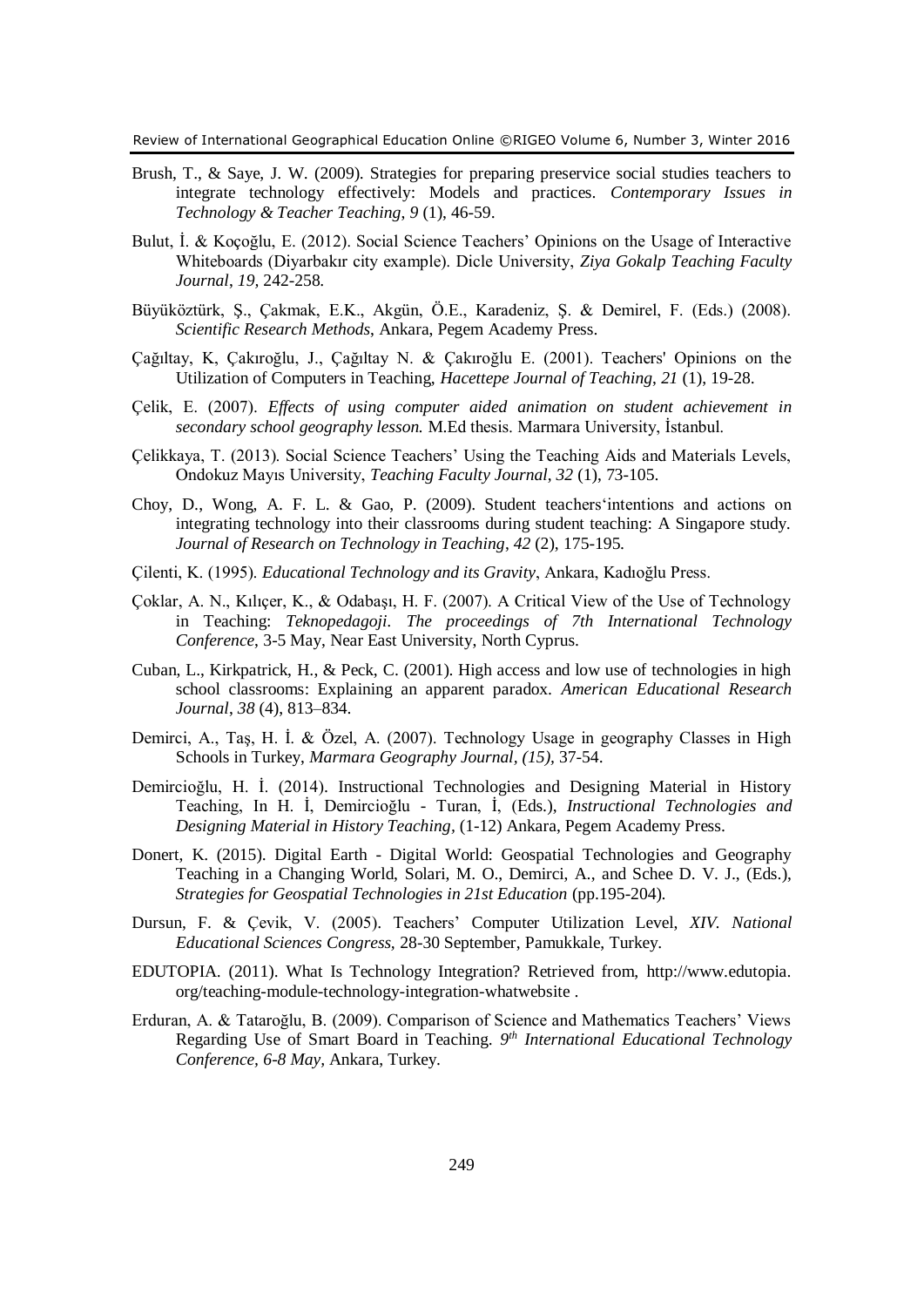*Şanlı, C., Sezer, A., Pınar, A. /Perceptions of Geography Teachers to Integrating…*

- Erkan, S., Akkoyunlu, B., & Tuğrul, B. (2010). Internet Usage Purposes of Teachers and Digital Competency Levels*, 10th International Educational Technology Conference, 26-28 April,* Istanbul, Turkey.
- Gao, P., Wong, A. F. L., & Choy, D. & Wu, J. (2010). Developing leadership potential for technology integration: Perspectives of three beginning teachers, *Australasian Journal of Educational Technology, 26* (5), 643-658.
- Gür, B. S., Özoğlu, M., & Başer, T. (2010). Computer Technology Use in Schools and Problems Witnessed*, 9th National Symposium on Classroom Teaching, 20-22 May,* Elazığ, Turkey.
- Harris, J., Mishra, P., & Koehler, M. (2009). Teachers' technological pedagogical content knowledge and learning activity types: Curriculum-based technology integration reframed. *Journal of Research on Technology in Teaching*, *41* (4), 393-416.
- Hoşgör, K. (2016). On the Problem of Perception, *Kilikya Philosophy Periodicals, 1,* 11-29.
- İşman. A. (2008). *Instructional Technologies and Designing Material.* Ankara: Pegem Press.
- ISTE. (2005). *All children must be ready for a different world.* Retrieved from, <http://cnets.iste.org/intro.html> .
- Jang, S. J. (2010). Integrating the Interactive Whiteboard and Peer Coaching to Develop the TPACK of Secondary Science Teachers. *Computers & Teaching, 55,* 1744–1751.
- Kafyulilo, A., Fisser, P., Pieters, J. & Voogt, J. (2015). ICT Use in Science and Mathematics Teacher Teaching in Tanzania: Developing Technological Pedagogical Content Knowledge. *Australasian Journal of Educational Technology*, *31* (4), 381-399.
- Kerski, J, J. (2003). The Implementation and Effectiveness of Geographic Information Systems Technology and Methods in Secondary Teaching, *Journal of Geography 102,*128-137. Retrieved from, [http://www.josephkerski.com/kerski\\_ jog\\_implementation\\_effectiveness.pdf.](http://www.josephkerski.com/kerski_%20jog_implementation_effectiveness.pdf)
- Koehler, J. M, Mishra, P. & Cain, W. (2013).What is technological pedagogical content (TPACK), *Journal of Teaching, 193* (3), 13-19.
- Koehler, M. J., & Mishra, P. (2005). Teachers Learning Technology by Design. *Journal of Computing in Teacher Teaching*, *21* (3), 94–102.
- Korkmaz, Ö. & Çakıl, İ. (2013). Teachers' difficulties about using smart boards, Procedia *Social and Behavioral Sciences*, *83*, 595- 599.
- Koutsopoulos, C. K. (2008). Teaching Geography: Instructing with GIS and about GIS. In Donert, K. (Ed.), *GIS in Teaching,* (25-37). San Diego CA: ESRI Press.
- Kramarski, B., & Michalsky, T. (2010). Preparing Preservice Teachers for Self-Regulated Learning in the Context of Technological Pedagogical Content Knowledge. *Learning and Instruction*, *20* (5), 434-447.
- Kuş, E. (2007). *Quantitative-Qualitative Research Techniques.* (2. Edition), Ankara: Anı Press.
- Lai, Horng-Ji, (2010), Secondary School Teachers' Perceptions of Interactive Whiteboard Training Workshops: A Case Study from Taiwan. *Australasian Journal of Educational Technology*, *26* (4), 511-522.
- Maddux, C. D., & Johnson, D.L. (Eds.) (2006). *Type II Uses of Technology in Teaching: Projects, Case Studies, and Software Applications*. New York: Haworth Press.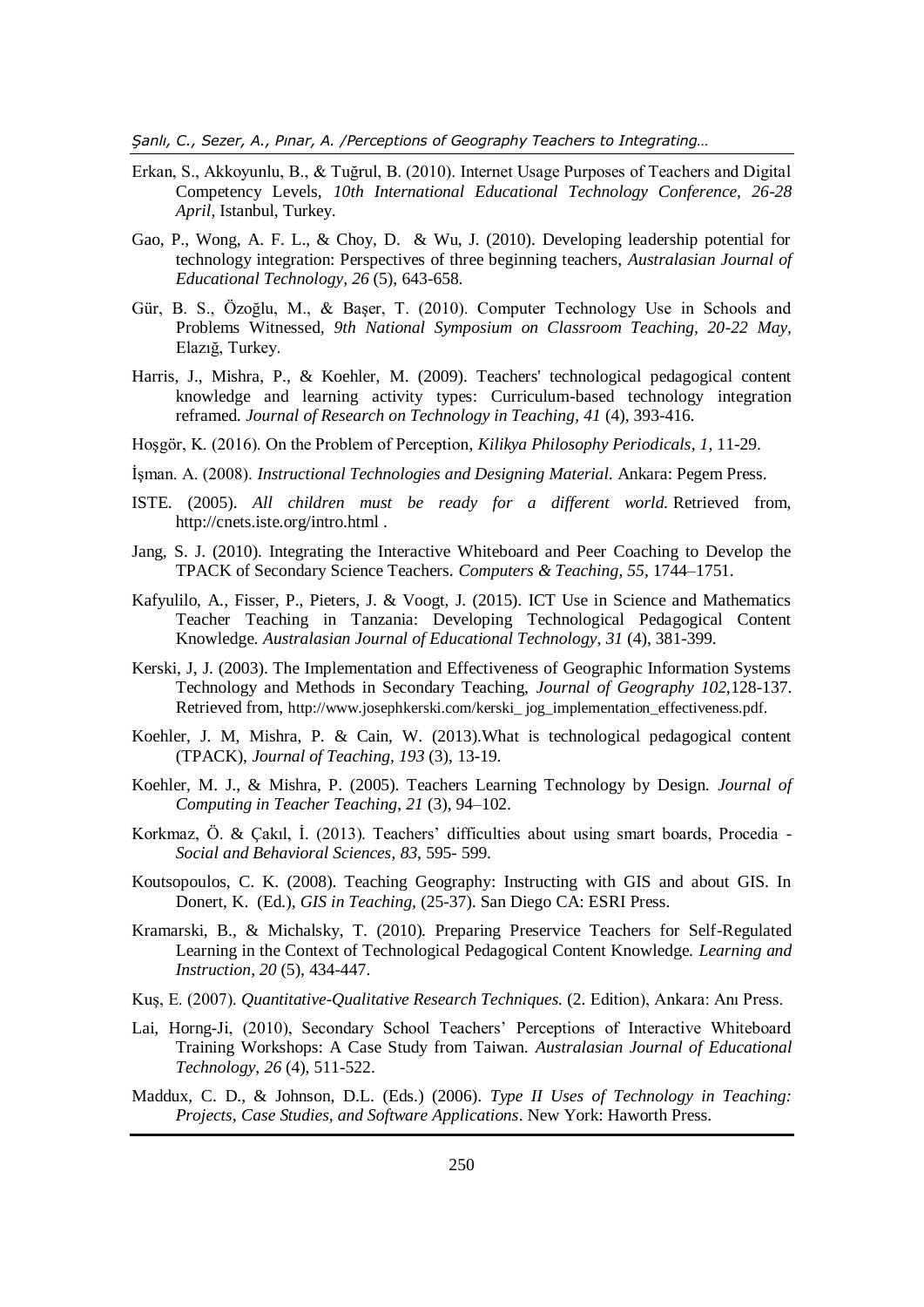- Matheison, B. (2011). Learning v. Understanding: The Difference between Technology Use and Technology Integration in the Elementary Classroom. Retrieved from, [http://sites.google.com/site/brittanymatheison/lessonplans.](http://sites.google.com/site/brittanymatheison/lessonplans)
- Mumcu, F. K., Haşlaman, T., & Usluel, Y. K. (2008). Indicators of Effective Technology Integration in the Framework of Technological Pedagogical Content Knowledge Model. *8th International Educational Technology Conference*, *4-6 October,* Gaziantep, Turkey
- Nworie, J. (2011). Adoption of Technologies in Higher Teaching: Trends and Issues. Surry, W. D, Gray, M. R., & Stefurak, R, J. (Eds.), *Technolog Integration in Higher Education: Social and Organizational Aspects* (pp.307-324)
- Özgen, N. & Çakıcıoğlu, R. O. (2009) Usage of Geographic Information Systems (GIS) in Geography Teaching and its influence on the Course to Reach the Target Level. *Ahi Evran University Kırşehir Teaching Faculty Journal*, *10* (1), 81-90.
- Perkmen, S. & Tezci, E. (2011). *Technology Integration in Teaching: Material Development and Multimedia Design*, Ankara: Pegem Press.
- Roblyer, M. D. (2006). *Integrating Educational Technology ınto Teaching. Upper Saddle River*, NJ: Pearson Teaching, Inc.
- Seferoğlu, S. (2014). *Instructional Technologies and Designing Material (8<sup>th</sup> ed.).* Ankara: Pegem Academy Press.
- Şeyihoğlu, A. & Geçit, Y. (2011). Investigation of Computer Aided Geography Teaching Studies in Turkey. *Marmara Geography Journal (23),* 327-351.
- Sezer, A., Yıldırım, T. & Pınar, A. (2010). Examination of Computer Self-Efficiacy Perceptions of the Students of Geography Teaching. Erzincan *Teaching Faculty Journal*, *12* (2).
- Şimşek, N. (2008). Usage of Geography Information Systems in Social Science Classrooms (GIS). *Kastamonu Teaching Journal, 16* (1), 191-198.
- Sönmez, Ö. F., Çavus, H. and Merey, Z (2009). The Levels of Geographyteachers' In Instructional Technology and Material Usage. *Social Science Researches Journal. 2,* 213- 228.
- Tondeur, J., Cooper, M., & Newhouse, C. P. (2010). From ICT Coordination to ICT Integration: A Longitudinal Case Study. *Journal of Computer Assisted Learning*, *26* (4), 296-306.
- Tondeur, J., Kershaw, L. H., Vanderlinde, R., & van Braak, J. (2013). Getting Inside the Black Box of Technology Integration in Teaching: Teachers' Stimulated Recall of Classroom Observations. *Australasian Journal of Educational Technology*, *29* (3), 434-449.
- Tsai, C., & Chai, C. S. (2012). The ''third''-order Barrier for Technology Integration Instruction: Implications for Teacher Teaching. *Australasian Journal of Educational Technology*, *28* (6), 1057–1060.
- Türel, Y. K., & Johnson, T. E. (2012). Teachers' Belief and Use of Interactive Whiteboards for Teaching and Learning. *Educational Technology & Society, 15* (1), 381–394.
- Ulusoy, K. & Gülüm, K. (2009). Material Usage of Teacher While Lecturing History and Geography in Social Science Classes. *Ahi Evran University Teaching Science Journal*, 85-99.